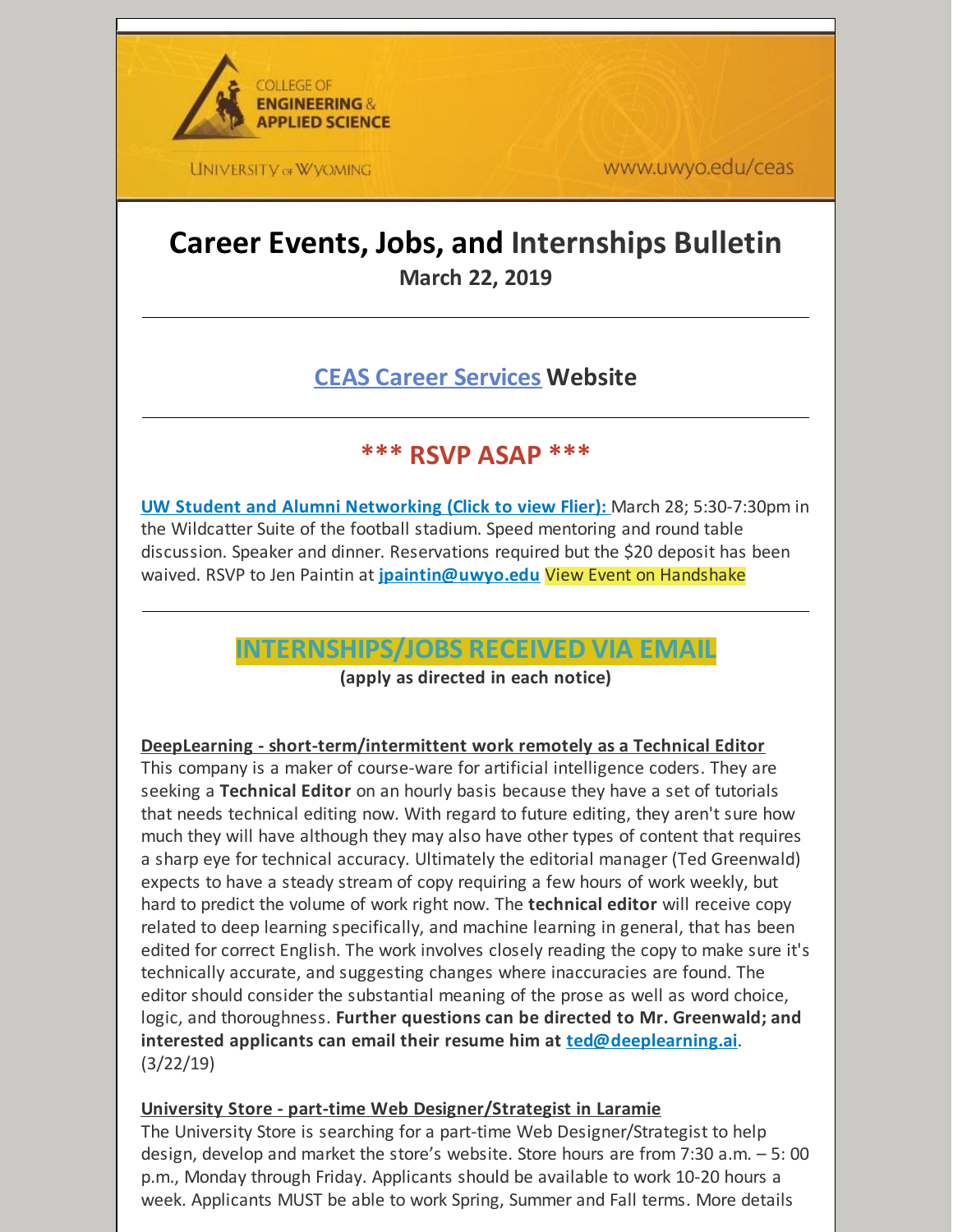and "How to Apply" are located on this website; look for the "Pooled Position Limited Tempor - Web Coordinator position since there are multiple positions listed at this same site.

**[https://uwyo.taleo.net/careersection/00\\_work+study+and+student+workers\\_ex/](https://uwyo.taleo.net/careersection/00_work+study+and+student+workers_ex/jobsearch.ftl?lang=en&portal=24100020604) jobsearch.ftl?lang=en&portal=24100020604** 3/22/19)

#### **Kennon Covers seeks a full-time R&D Engineer for the Sheridan, WY office**

This company is employee-owned, manufactures products, and provides engineering service for a multitude of markets including the Department of Defense (DoD), commercial/general/military aviation, NASA, and behavioral healthcare. The company strives for excellence in innovative manufacturing and engineering while cultivating leaders in its industry and community. They are inspired by and committed to the protection of high value assets, from aircraft and other essential equipment to the most important asset: life. Kennon is an equal opportunity employer and will seriously consider every qualified applicant interested in joining their growing team. **Job Purpose:** Research, develop, and improve new and existing products/materials/ technologies as determined by the company's development priorities. **Education Requirements and Qualifications:** B.S. in an engineering discipline required; 2+ years R&D experience or advanced degree preferred. Engineer in Training or Professional Engineer license. Please provide a cover letter, résumé, and at least one personal and two professional references by email, mail, or in person. Email to

Brooke Collins at **[brooke@kennoncovers.com](mailto:brooke@kennoncovers.com)** To mail or take in-person: Brooke Ann Collins; Kennon Products; 2071 N. Main Street, Sheridan, WY 82801 (3/22/19)

#### **Stahley Engineering & Associates - seeks a full-time structural engineer**

Position may be based in Helena or Bozeman. Must be prepared for both the office environment and field operations. **Required Education:** B.S. or M.S. in Civil Engineering, successful completion of the Fundamentals of Engineering exam. Complete job description can be found at this site:

**<https://www.seaeng.com/structural-engineer-helena>** Please mail resume and references to Stahly Engineering & Associates, Attention: Human Resources, 3530 Centennial Drive, Helena, MT 59601 **or email [mail@seaeng.com](mailto:mail@seaeng.com)**. (3/22/19)

**STRATA - has entry-level geotechnical engineering and internship positions** in their Gillette and Casper, WY offices. Job descriptions can be found at **<https://www.stratageotech.com/careers/>** This company also has internship and full-time positions in several of their other locations in ND, ID, and WA. Questions can be sent to **Dennis Russell** at **[drussell@stratageotech.com](mailto:drussell@stratageotech.com)**. Resumes can also be emailed to Dennis at the same email address. (3/22/19)

#### **MWH CONSTRUCTORS has two full-time positions to be located in Denver, CO. Construction Surveyor (CVLE)**

**<https://mwhconstructors.jobs/denver-co/construction-surveyor/EBA1D9583D6D45DFBF594F789F5692D2/job/> Project/Field Engineer (CVLE or ME)**

**[https://mwhconstructors.jobs/denver-co/projectfield-engineer-heavy-](https://mwhconstructors.jobs/denver-co/projectfield-engineer-heavy-civil/FFFE0D83E605433EAE6C8E3EE1A21ABD/job/)**

**civil/FFFE0D83E605433EAE6C8E3EE1A21ABD/job/**

MWHC is a nationally recognized heavy civil construction company, and is a global project delivery company with a focus on water and energy. The company offers integrated program management, engineering and construction expertise and proficiency's derived from their global engineering experience and their self-perform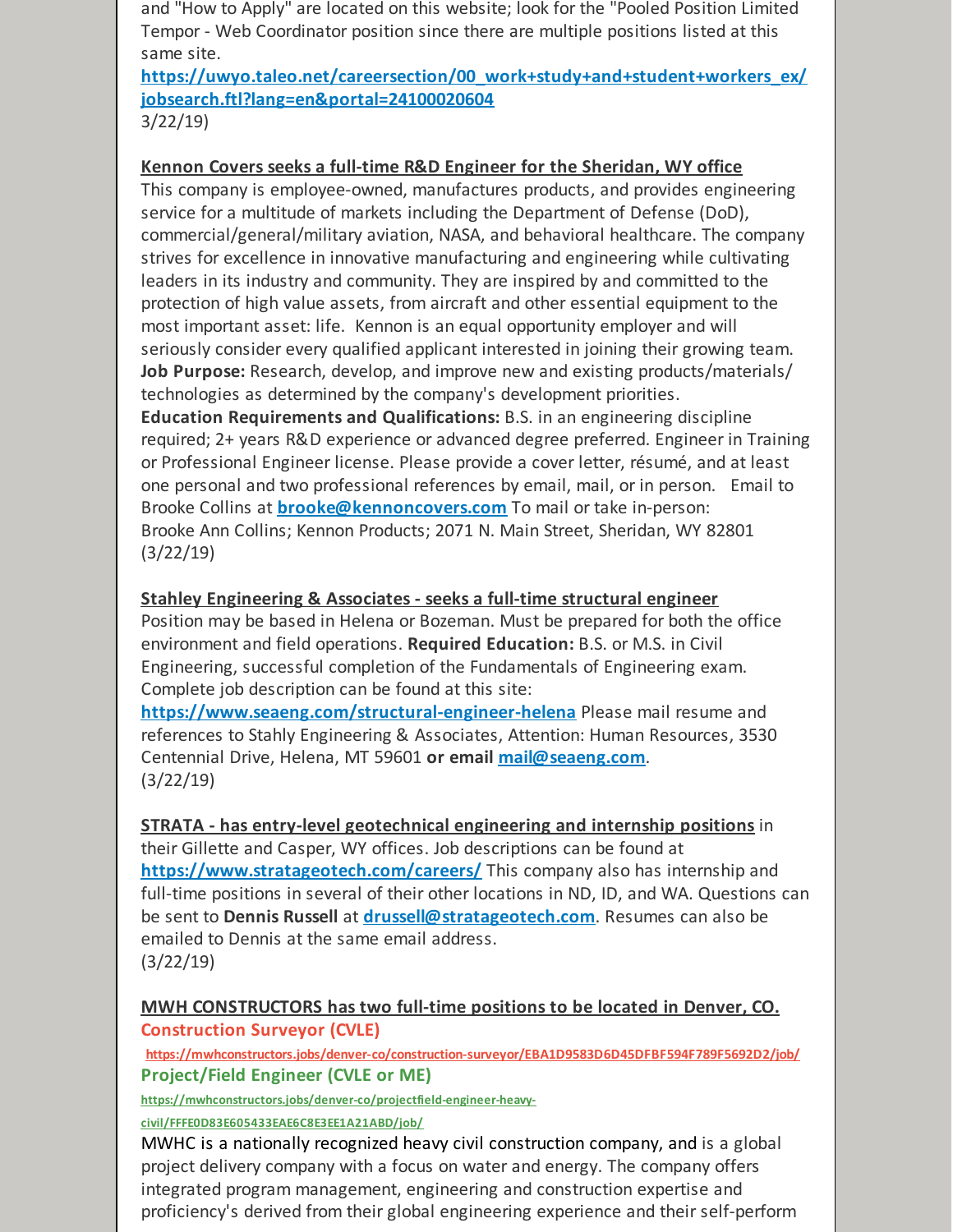capabilities as a leading global contractor (3/22/19)

#### **Van Ewing Construction In. has an Assistant Project Manager Intern position in Gillette, WY**

Open to current 3rd year students or a recent college graduate. Selected candidate will work with their Construction Project Managers in all aspects of project administration. Duties will include, but are not limited to: Project Scheduling, Submittals/RFI's, Jobsite Inspections, Project Meetings, O&M Manuals, Material Takeoffs, Estimating. Van Ewing Construction, Inc. offers competitive pay, dependent on experience. Job would be full time for the summer and or fall. This position is not eligible for benefits at this time. Position could possibly turn into a full time position for the right individual. Job is Monday through Friday. 7am to 4:30pm. Occasional weekends are required when necessary. Start date of the position is flexible, but we would like to have a commitment filled by April 19th. Send a cover letter and resume to: Trevor Larson, Vice President, **[tlarson@vanewing.net](mailto:tlarson@vanewing.net)** office phone number for questions is: 307-682-8085 (3/22/19)

#### **DORAN COMPANIES**

**Doran Companies** just received a signed contract for a \$60 million dollar project and have others that are in the pre-construction stages. As an intern on Doran Construction projects, you will be exposed to several different aspects of projects including pre-construction, estimating, and build-out. As an intern, you will be combined with a developed construction team consisting of a team leader, project managers, project engineers, and a project assistant. The goal of an intern is to experience each of these roles and assist the project teams in delivering a wellorganized project. So please apply to become a part of our first satellite division in Denver/Westminster. View on **[Handshake](https://wyoming.joinhandshake.com/jobs/2298379)**. (3/15/19)

#### **NEXTSTEP (Click for more [Information\)](https://nextstepministries.com/internships/construction/)**

Seeking 4 Construction Project Managers. NextStep is seeking employees who are upper level students, strong, experienced leaders, individuals with hands-on tool and building experience, individuals who are excited to lead in a Christian ministry setting, humble, hardworking, and flexible teammates, individuals looking to gain experience in budgeting, estimating and scheduling, and individuals who want to be out on worksites daily. Salary of \$2,000 (lodging and meals included).

Full Time Position from May 17th - August 6th, 2019.

**To apply visit <https://nextstepministries.com/internship-application/>** (3/15/19)

#### **SKOLD SPECIALTY**

Seeks a Project Manager for their Rapid City, SD Office. **Job responsibilities include;** estimating various product lines, making sales calls to contractors and architects, following-up on sales leads, issuing quotes, marketing product line, overseeing and/or performing site installations, working in field for gypsum underlayment installations, and updating job lists. **Interested applicants should email their resume to**

#### **[Mitch@skoldcompanies.com](mailto:Mitch@skoldcompanies.com).**

(3/15/19)

#### **FIDELITY [INVESTMENTS](https://files.constantcontact.com/b2624f04701/03c9d73d-2129-484b-a87e-984d8711d670.pdf) (Click to view Flier)**

The Artificial Intelligence Center of Excellence (AI COE) at Fidelity Investments is looking for Research Interns for Summer 2019 in Boston, MA to conduct research on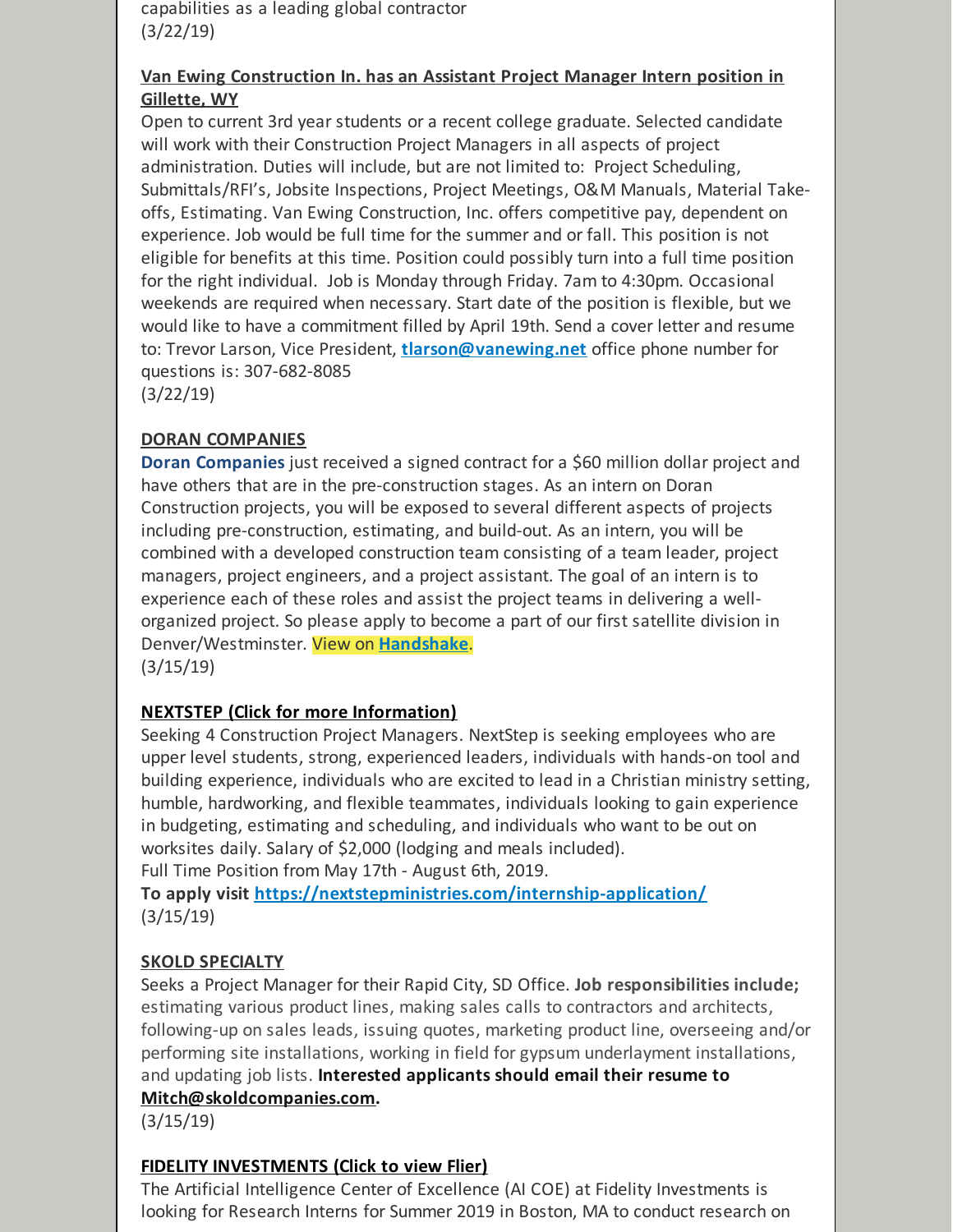areas related but not limited to Artificial Intelligence, Operations Research, Recommender Systems, Constraint Programming, Mathematical Programming, AutoML and Integration of Machine Learning and Discrete Optimization. **Interested students can contact Serdar Kadioglu [serdar.kadioglu@fmr.com](mailto:serdar.kadioglu@fmr.com)** (3/15/19)

#### **WYDOT- [LARAMIE](https://files.constantcontact.com/b2624f04701/fb24ca9d-bdda-4612-8a01-d38ba03b7d34.doc) DESIGN SQUAD (Click to view Flier)**

**Seeking to fill four Design Assistant positions.** The purpose of the Laramie Design Team is to provide a work-study program for undergraduate engineering students interested in continuing their education, while simultaneously working part- time on a highway design team. Students in the Design Team are provided with training in the fundamental principles and techniques of highway design and with actual design experience, and are encouraged to continue their employment with the Wyoming Department of Transportation upon graduation.

**Candidates must submit state application via state website by April 19, 2019. By April 19, 2019, candidates must attach transcripts of relevant course work, letter(s) of recommendation and a personal statement (at least ½ page long, stating why the candidate is interested in this position and giving anticipated graduation date) to jim.kladianos@uwyo.edu or submit hard copies to:**

Jim Kladianos; WYDOT Design Squad

University of Wyoming; 1000 E. University Ave

Civil & Architectural Engineering; Dept. 3295

Laramie, WY 82071

**Visit [https://www.governmentjobs.com/careers/wyoming/jobs/2375921/tnde03-](https://www.governmentjobs.com/careers/wyoming/jobs/2375921/tnde03-10102-design-assistant-laramie) 10102-design-assistant-laramie for more information.** (3/15/19)

#### **BLACK HILLS ENERGY (Click for more [Information\)](https://wyoming.joinhandshake.com/jobs/2513948)**

Seeks Electrical Engineering Intern for Distribution Engineering position in Pueblo, CO. You will tackle a real-world project and present it to members of their Executive Team. These projects are designed to enhance your communication and teamwork skills, as you will be collaborating with individuals across all functions within their organization. You will also work alongside professionals in your field, gaining in-depth knowledge about the energy industry and your chosen field of expertise. This role will support and assist with various Distribution Planning projects as assigned within the Company's Transmission & Distribution Planning Department.

#### **Apply through Handshake.**

(3/15/19)

#### **EXTHERID [BIOSCIENCES](https://files.constantcontact.com/b2624f04701/513fa69e-e82a-4a42-8305-d5f5bfb3bb84.docx) (Click to view Flier)**

Seeks a Research Scientist for position in Jackson, Wyoming. Extherid Biosciences is an organization that develops new technologies to treat infectious diseases caused by antibiotic-resistant organisms. We are seeking an individual to fill a Research Scientist position (full-time 40 hr/week). The scientist will join a multifaceted team of scientists, entrepreneurs, and innovators. The scientist will perform many tasks in the research process including formulating testable hypotheses, learning established protocols, and developing new protocols. The scientist will work closely with other researchers to analyze data, write technical reports, and participate in presentations to relay findings to the research team and external partners. Moreover, the scientist will participate in maintaining and improving Extherid's quality management system. **Applicants must submit a CV, personal statement, and 2-3 recommendation letters to [careers@extherid.com](mailto:careers@extherid.com) by April 1, 2019 at 11:59 PM (MST).** (3/15/19)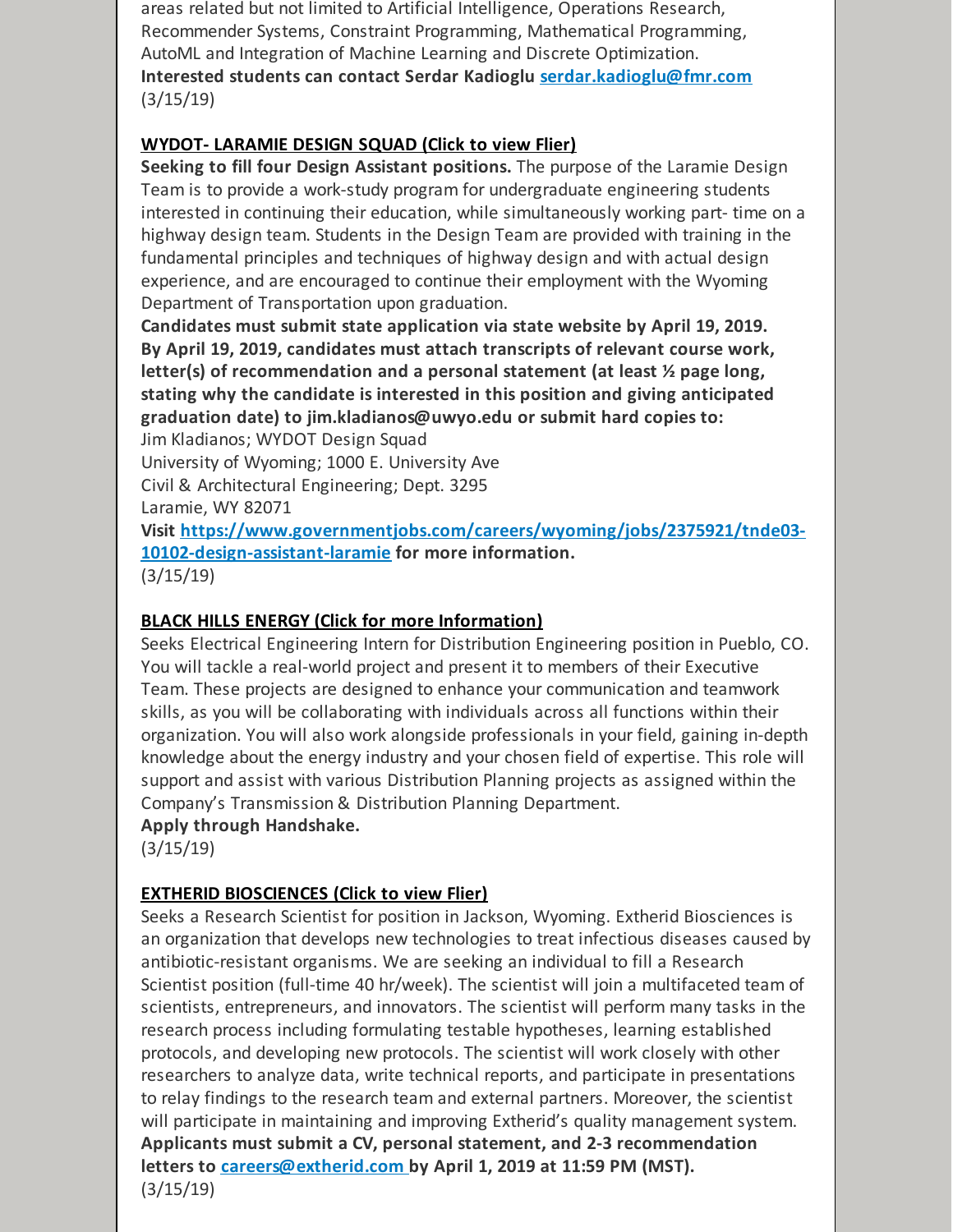#### **IDAHO NATIONAL LABORATORY**

Idaho National Laboratory has a summer internship openings in Architectural Engineering. To view internship opportunities visit

**[https://inl.taleo.net/careersection/inl\\_intern/jobsearch.ftl?](https://inl.taleo.net/careersection/inl_intern/jobsearch.ftl?lang=en&portal=8210010144)**

**lang=en&portal=8210010144**. Also, for question or more information contact Myken Johnson, Internship Specialist, at **[myken.johnson@inl.gov](mailto:myken.johnson@inl.gov)**. Apply through the above website.

(3/8/19)

#### **AVI PROFESSIONAL CORPORATION**

AVI is seeking Surveying Interns and also has Full-Time Job positions in their Cheyenne office. Immediate openings for full-time/part-time Civil Engineers/EIT/CAD Operator, to work in our corporate office located in Cheyenne, Wyoming for work throughout Wyoming and Colorado. Salary based upon individual experience and software competence. The full time position is listed at

**<http://avipc.com/index.php/employment/>** but the internship description isn't located on their website but likely it will be similar to the full-time position but with less responsibility. If interested in either full-time (post-graduation job) or the summer internship, **send resumes to [avi@avipc.com](mailto:avi@avipc.com)** (3/8/19)

#### **TRIHYDRO CORPORATION**

Seeks a CADD Intern for a paid position with about 8-10 hours of work per week. Gain valuable experience as a paid intern working with the Trihydro CADD and GIS Services Team in the Infrastructure and Natural Resources Business Unit. Your responsibilities will include using Autodesk software (AutoCAD & Civil 3D) for civil engineering and environmental consulting project needs. Experience with AutoCAD, Civil 3D, ArcGIS Desktop Suite and Bentley MicroStation is a plus. This is a temporary, non-benefited, internship position. View job on **[Handshake.](https://app.joinhandshake.com/jobs/2506080)**

**Apply at <https://www.trihydro.com/about-us/careers> with application, resume, and cover letter.**

(3/8/19)

#### **E-470 PUBLIC HIGHWAY [AUTHORITY](https://files.constantcontact.com/b2624f04701/d8ffa485-930a-4ae4-b3f2-3f15ead3ca97.pdf) [\(Click](https://files.constantcontact.com/b2624f04701/d8ffa485-930a-4ae4-b3f2-3f15ead3ca97.pdf) to view Flier)**

**Seeking Interns for Summer 2019.** Hourly wage will be \$15.50 per hour. This is a temporary position with no benefits. Toll incurred while commuting to and from work will be reimbursed. **E-470 2018 Summer Internship [Presentation](https://www.youtube.com/watch?v=69y2FYAXa0M&feature=youtu.be) (w/ UW Student) Interested candidates should submit resume and a cover letter to**

**[jkramer@e-470.com](mailto:jkramer@e-470.com)**

 $(3/1/19)$ 

#### **NAVAL NUCLEAR [LABORATORY](https://files.constantcontact.com/b2624f04701/16d9d4d4-3fea-4e92-b58d-597cf144e00e.pdf) (Click to view [Fliers\)](https://files.constantcontact.com/b2624f04701/16d9d4d4-3fea-4e92-b58d-597cf144e00e.pdf)**

Seeking interns for Summer 2020. NNL intern positions provide technical opportunities in challenging and diverse ranges of work assignments. NNL is the US Navy's trusted partner for superior propulsion design, technology, testing, training, and support. MUST HAVE US CITIZENSHIP. Open application dates are March 18- March 29, 2019. **To apply go to [NavalNuclearLab.energy.gov](http://navalnuclearlab.energy.gov)**

(3/1/19)